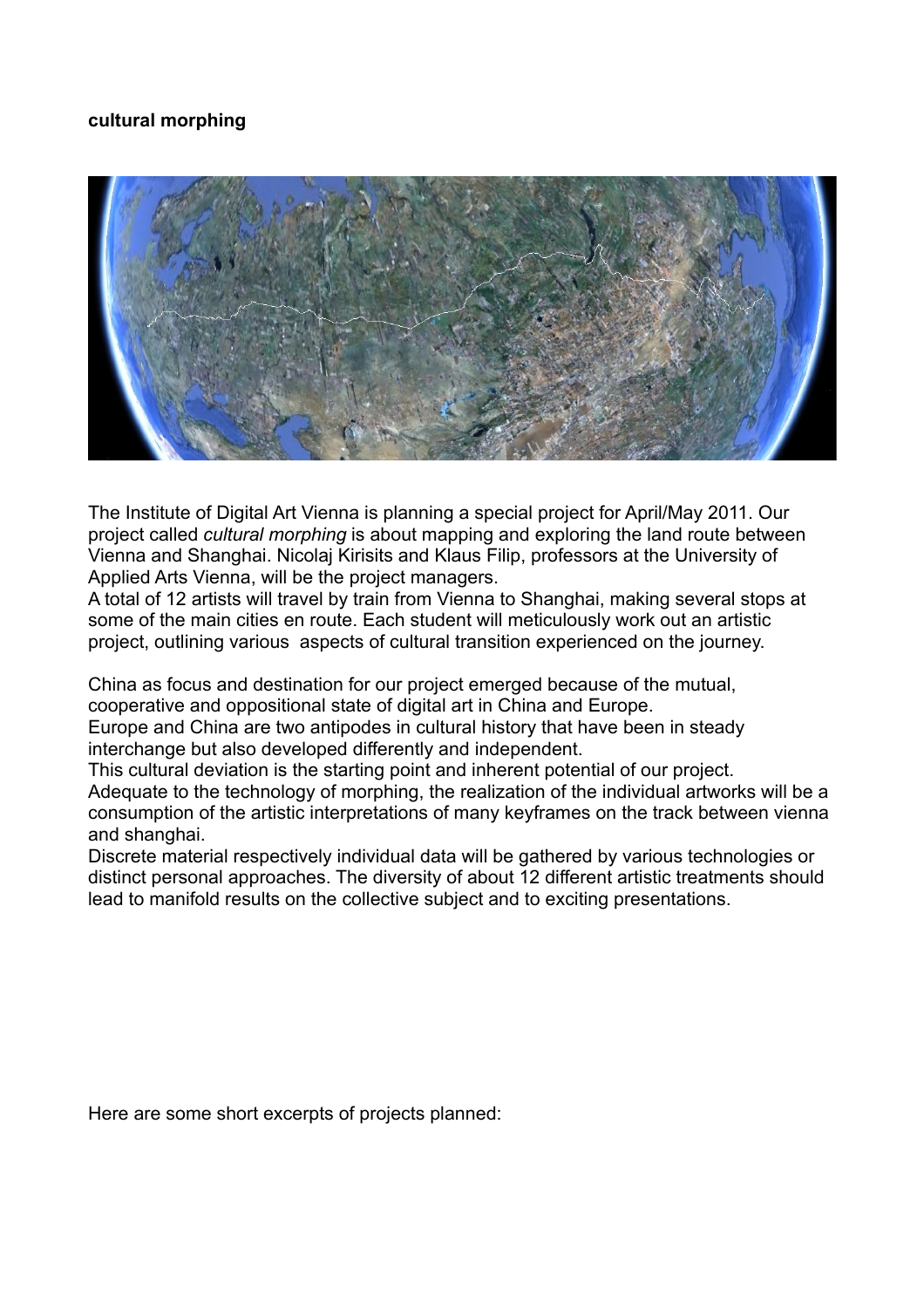## **The Hairdo** an experimental short film by Viktoria Wöss



I am shooting a barber film. At each stop of the trans siberian railway to which we punch I visit a hairdresser and let me dress a traditional hairdo. Without understanding the local language I try to explain my request.

The video is filmed by myself using the available mirrors of the different locations and is mixed together in a barbershop story.

The project interests me in terms of the very often ridiculously random use of much cheaper supply of services in non European countries and to visualize a probably different understanding of beauty, taste and tradition.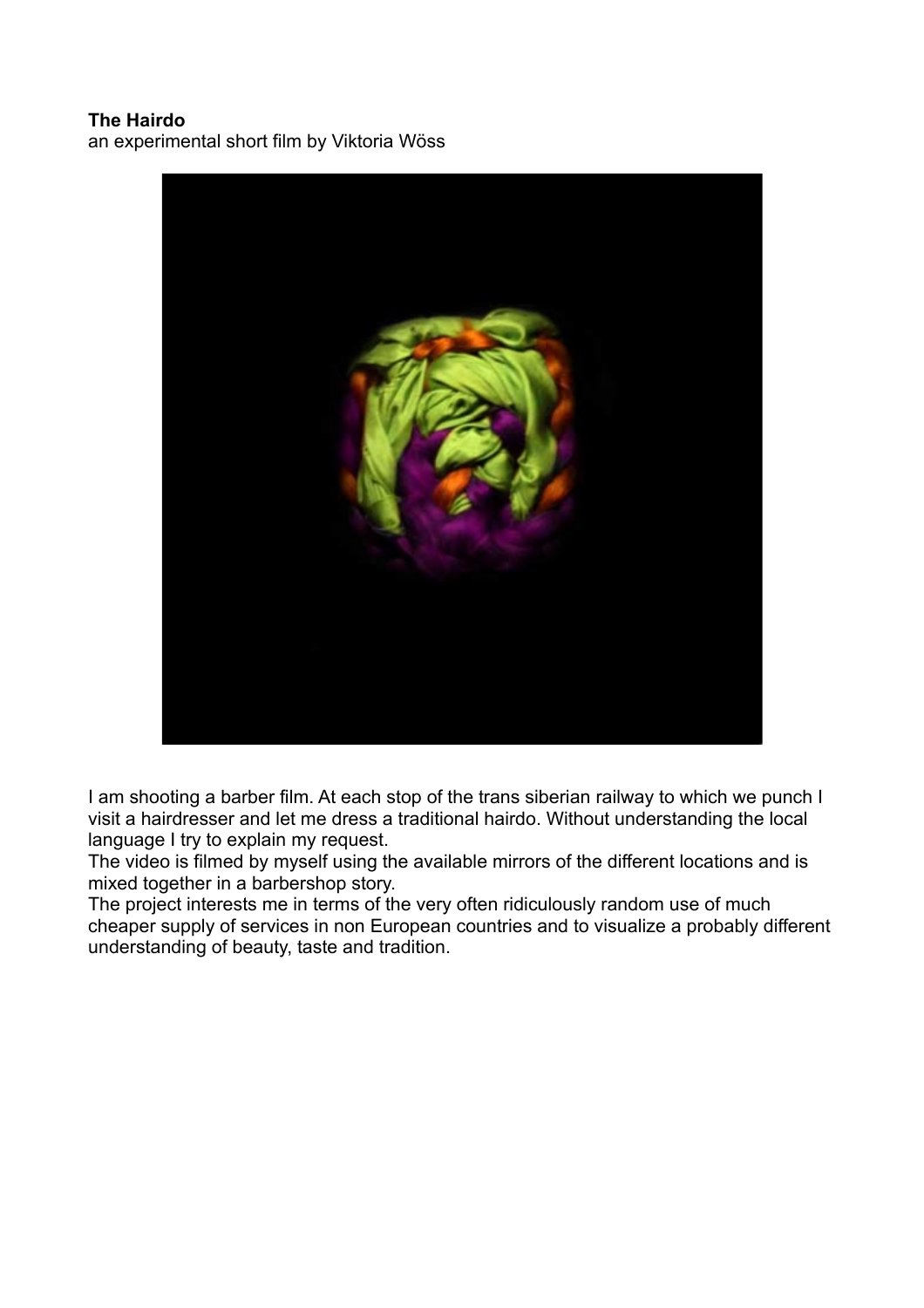## **running shadows** Heidi Trimmel



Following the assumption,that we will move along various cultural gradients on our way to Shanghai an examination scheme was defined to record these gradients with the help of various parameters twice a day at a precisely fixed hour.

**1,** Short videoclips, who show the same detail of the window, will be collected and assembled chronologically. They will show the varying artificial and natural landscape along the route.

**2.** "Ornamental Morphing" Ornaments and patterns on items used in daily life (Seat cover, curtains, table cloth, floor cover, dishes) will be photographed and overlay the videos. The assumption behind is that there will be a blurred transition from the "european" to the asian" culture and that there is a relationship between the algorithmic genesis of ornaments and the prevailing mainstream culture.

**3,** On these pictures of the outer world text inserts will be installed. Each examination step the first heard, read and thought word of the artist will be noted. The first read word reflects the advertisements, official advices, newspaper headlines, commercial logos on products, which surround us constantly and thereby influence us conscious and unconsciously. **4,** Finally questions will be asked in the train:

First the topic of the "Morphing tea culture" will be investigated. The assumption is: leaving the coffee drinking cultures slowly we will pass the alternatively black tea drinkers towards the exclusively black tea drinkers and via the butter tea drinkers to the oolong- and green tea drinkers.

Further on the assumption of the "Morphing Optimisms" along the question: "What is the weather like tomorrow?". The focus lies not on whether the weather will be sunny or cold but rather on how people formulate their expectations for the following day.

Finally the question who was the last nobel peace prize winner will be asked to explore the extent of public media censorship and personal media knowledge.

The result is a video, whose basic elements are short video clips who show the upper and lower right part of a train window or the field of view of the artist. Sound samples and interview elements, text inserts of official advices and headlines as well as the overlaying of daily life ornament will grow together to a moving image with superficially appears arbitrary but is densely filled with content.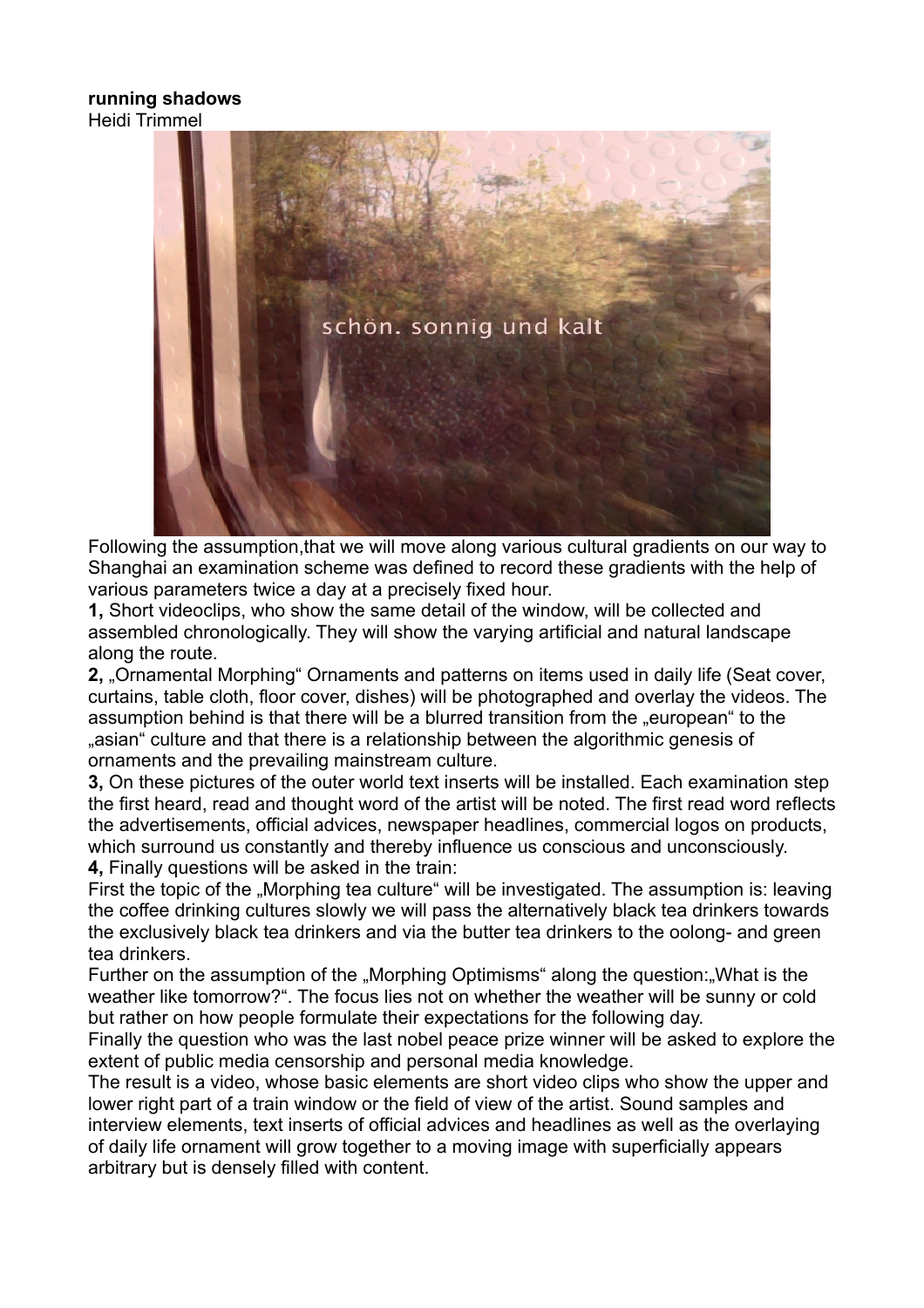

On the journey - from Vienna to Shanghai - every person I encounter will be challenged to one round of rock, paper, scissors. In doing so the scissor, the rock and the paper embody the tool for understanding, observation and for a narrative which function is independent from locally spoken language - from west to east. At the exhibition of the project the recorded and documented outcomes of the "game" will be reconstructed by mechanic hands as a direct reference to the journey.

The project "Schere, Stein, Papier" raises questions whether locality and mindset make a different understanding of strategy and if the artist himself would change or develop a strategy to make the outcomes and experience of the project go in expected or unexpected direction – which perhaps could become the actual insight of the project?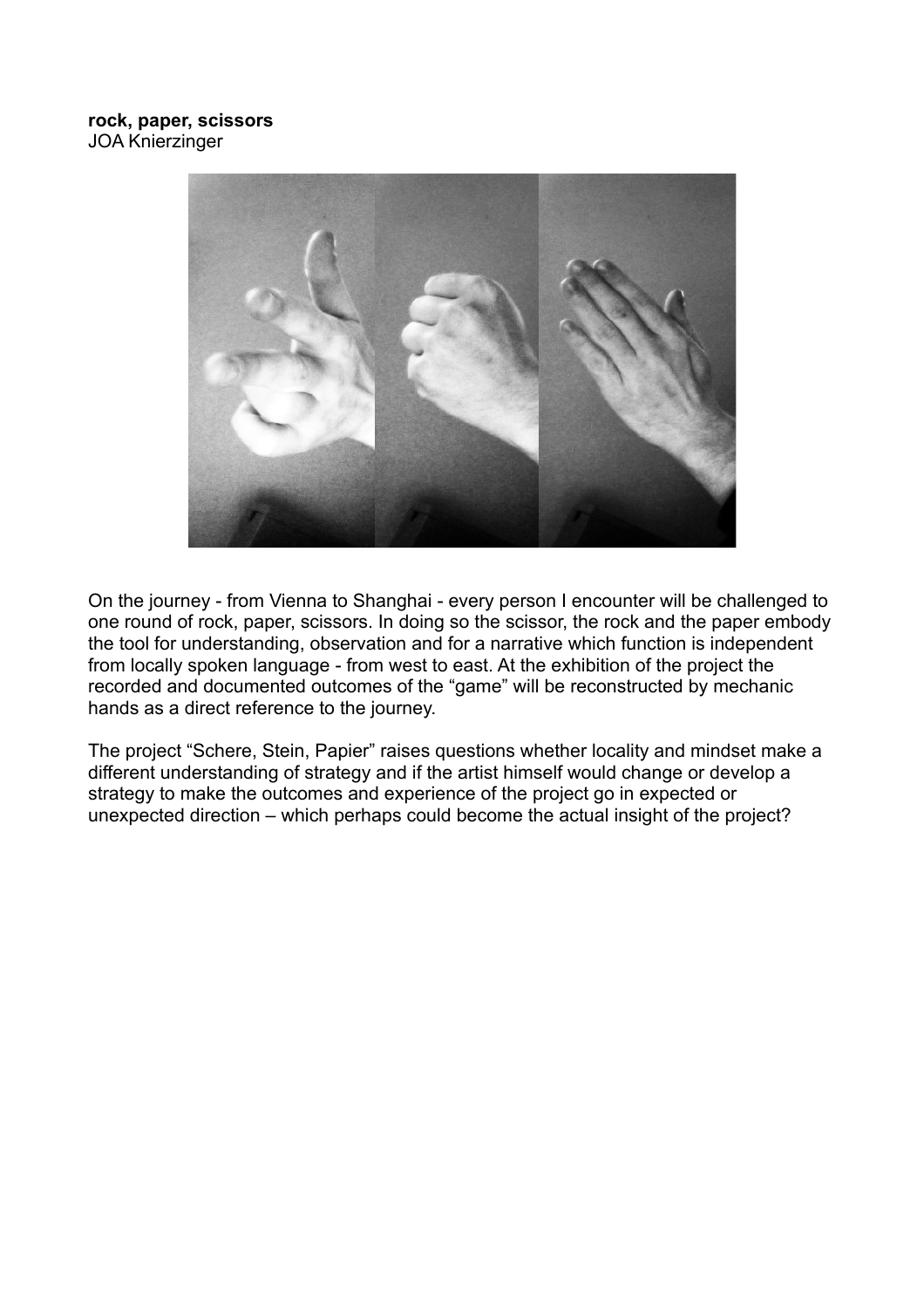## **Data Substratum Confrontation of digital Plenty and analogous Few**

Michael Johannes Muik



This is not a science project but an artistic project. I am collecting data, data of my direct neighborhood. With the usage of scientific and technical methods I am able to generate a tremendous number of digital data.

Therefore various sensors are mounted on a special spectacles that I am wearing. Temperature, air pressure, location, light intensity, acceleration, distance and speed could be measured and stored as digital data. Therefore I want to behave like an scientist! The artistic goal is, to overcome the big distance between Austria and China, the speed of the train, the time and as well as the social and demographic differences and to transform it to a smaller, much more meaningful, scale. But would that be possible using this huge amount of digital data? Could those potential information translated into a realistic set up or would it just end up in making the absurdity of the recorded data visible? That's why I want to compare the method of the digital data collection with an analogical method where data are immediately reduced during collection. Therefore I am using hammer and sickle as an connective element of the entirely project. In Austria, hammer and sickle are still part of the official emblem, in the former Soviet Union they were part of it till its collapse in 1991 and in China hammer and sickle are part of the communist party

flag.

Perhaps, hammer and sickle are more suitable to collect data? I want to behave myself as an artist!